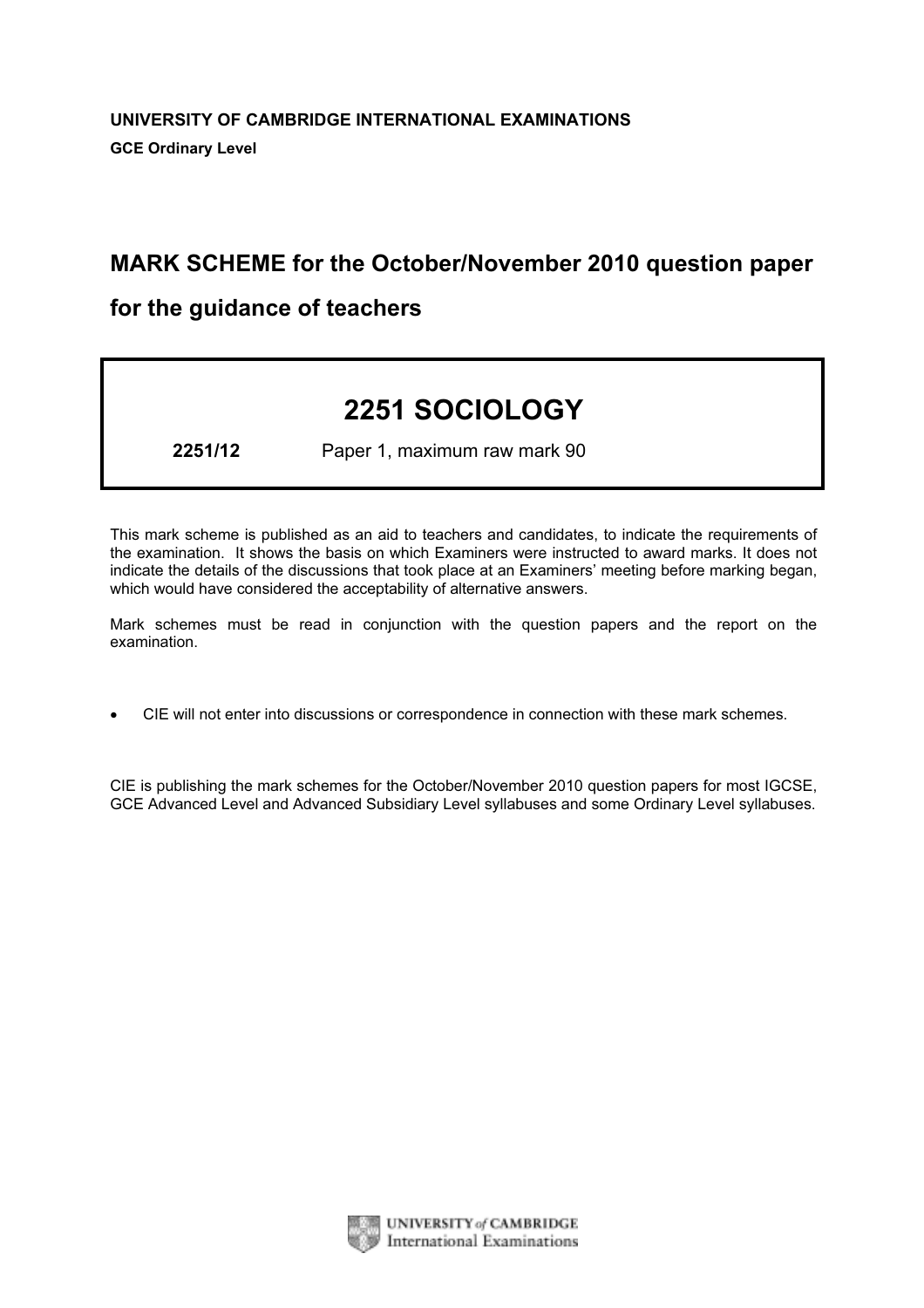| $P$ age $\sim$ | <b>Mark Scheme: Teachers' version</b> | <b>Syllabus</b> | Paper |
|----------------|---------------------------------------|-----------------|-------|
|                | GCE O LEVEL - October/November 2010   | 2251            |       |

#### Section A: Research Methods

Statistics collected by the government are one form of secondary data that sociologists use. These official records provide a useful source of information about social trends such as suicide, marriage, divorce and crime rates. However, statistics need to be viewed with care as they may not provide an accurate account of a particular trend.

Other sources of secondary data may also be used in sociological research. These include letters, historical documents, newspaper reports and television programmes. These sources are useful for the collection of qualitative data. This type of data is particularly suitable for sociologists who work within the interpretive tradition. Positivist sociologists prefer the collection of statistics from quantitative research methods.

Newspapers and television programmes can be useful sources of secondary data and positivist sociologists may use a method known as content analysis, which attempts to quantify the types of articles and programmes which appear. In contrast, interpretive sociologists try to decode images and messages found in newspaper reports and television programmes that people are exposed to in the mass media.

1 (a) In sociological research, what is meant by the following terms:

#### $(i)$  secondary data  $[2]$

 Answers should refer to the idea that data have been gathered from another source rather than undertaken by the researcher. 2 marks for a full explanation, 1 mark for a partial description.

#### (ii) positivist sociologists [2]

 Answers should refer to sociologists who attempt to study the social world in a logical, systematic, objective way normally using quantitative methods. 1 mark can be awarded for some reference to using statistics. 2 marks for a full explanation, 1 mark for a partial description.

#### (iii) social trends. [2]

 Answers should refer to patterns of social behaviour or statistical changes in a particular society. 2 marks for a full explanation, including an example, 1 mark for a partial description.

#### (b) Describe two reasons why official statistics may not be accurate. [4]

 Answers are likely to focus on: statistics take a long time to compile therefore may become quickly out of date; problems in collection of data; governments may want to present themselves in a favourable light and therefore influence the way statistics are collected. Any other reasonable response. 2 marks for a full description, 1 mark for identification or partial description.

# (c) Describe two advantages of using official statistics in sociological research. [4]

Likely advantages of using official statistics: cheap; readily available; possibly the only available source if studying national trends. Any other reasonable response. 2 marks for a full description, 1 mark for identification or partial description.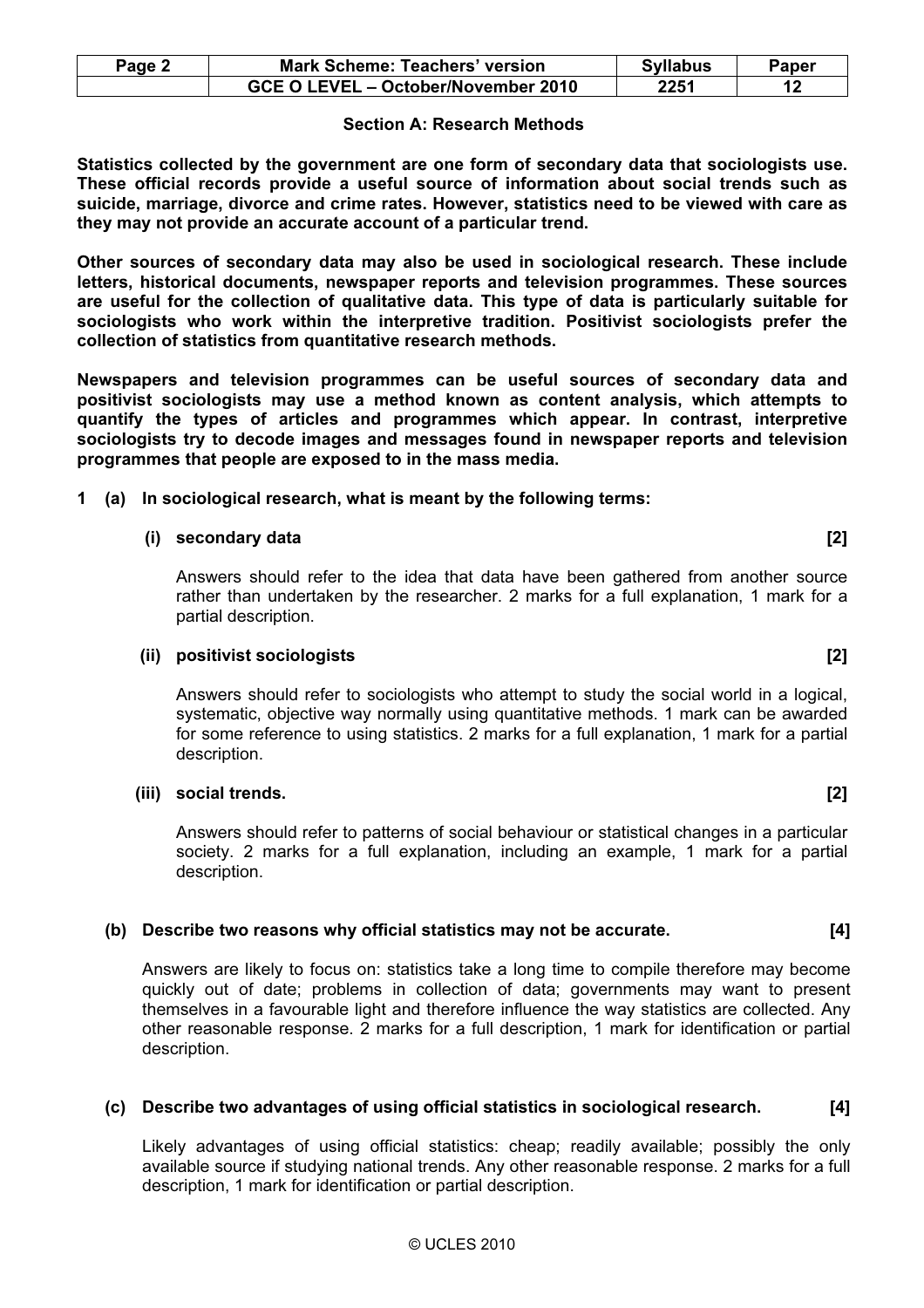| Page 3 | <b>Mark Scheme: Teachers' version</b> | <b>Syllabus</b> | Paper |
|--------|---------------------------------------|-----------------|-------|
|        | GCE O LEVEL – October/November 2010   | 2251            |       |

#### (d) Describe one advantage and one disadvantage of using content analysis in sociological research. [4]

 Likely advantages of using content analysis: enables the researcher to record the frequency and extent of various types of content, enables quantitative data to be produced.

 Likely disadvantages: the recording of the frequency of images and content does not lead to an understanding of the symbolic nature, or the various ways images can be interpreted, there may be difficulty in categorising some articles or images. Any other reasonable response. 2 marks for a full description, 1 mark for identification or partial description.

#### (e) Describe two problems that might arise when using historical documents in sociological research. [4]

Likely problems of using historical documents: may be fragmentary; they may contain bias; may not exist for the subject under study; may be difficult to interpret. Any other reasonable response. 2 marks for a full description, 1 mark for identification or partial description.

# (f) Describe two advantages and two disadvantages of qualitative research.  $[8]$

 Likely advantages of qualitative research: valid; highly flexible; enables new lines of enquiry to emerge. Any other reasonable response. 2 marks for a full description, 1 mark for identification or partial description.

 Likely disadvantages of qualitative research: lacks reliability; cannot be generalised; may be expensive; may be too subjective. Any other reasonable response. 2 marks for a full description, 1 mark for identification or partial description.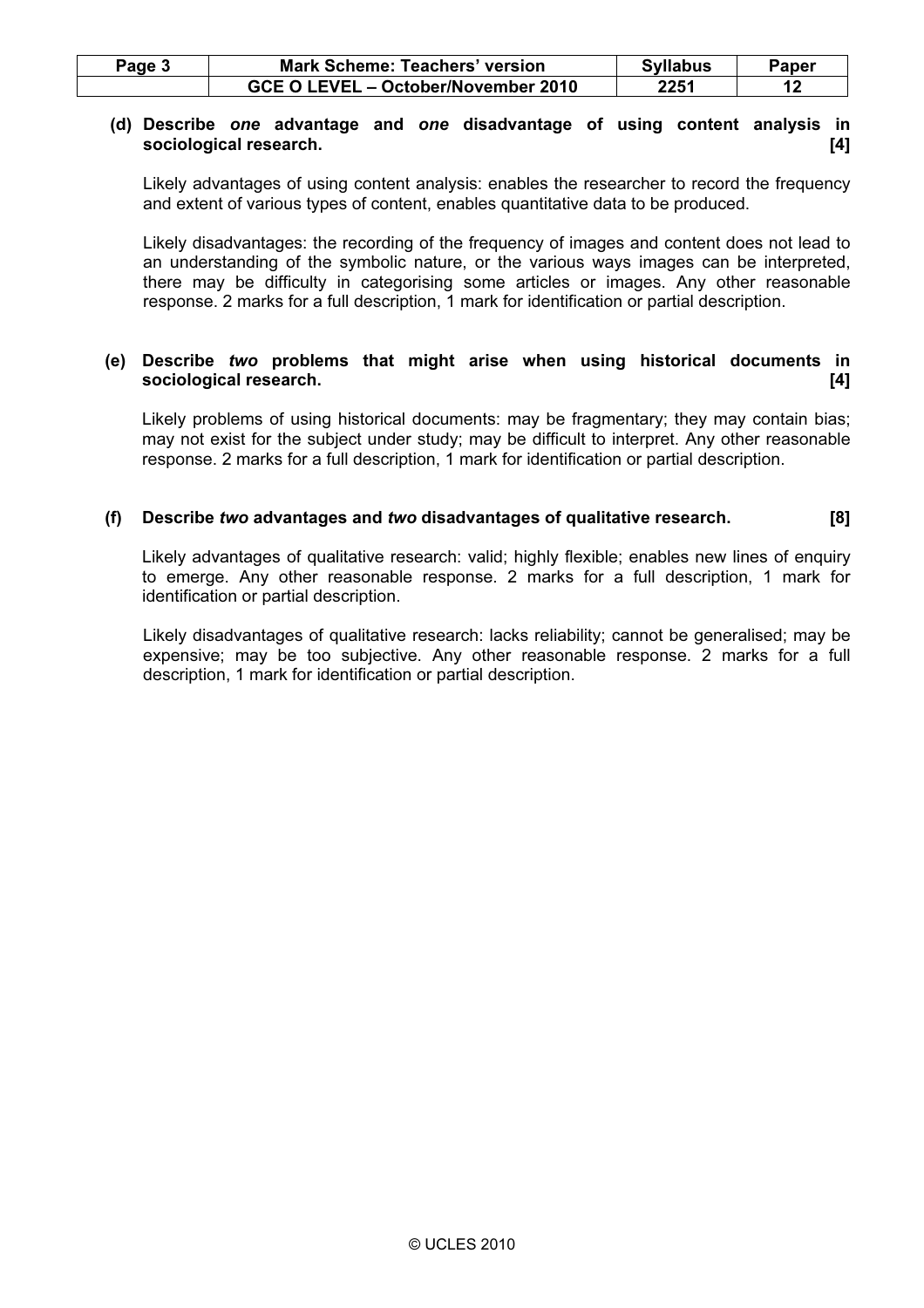| Paqe 4 | <b>Mark Scheme: Teachers' version</b> | <b>Syllabus</b> | Paper |
|--------|---------------------------------------|-----------------|-------|
|        | GCE O LEVEL - October/November 2010   | 2251            |       |

# Section B: Culture and Socialisation

#### 2 Some sociologists believe that a person's social class background can have an important effect on their primary socialisation.

## (a) What is meant by the term primary socialisation? [2]

Answers are likely to refer to the learning of norms and values within the early stages of life which normally takes place within the family. 2 marks for a full definition, 1 mark for a partial description.

# (b) Describe two agencies of secondary socialisation. [4]

Answers are likely to refer to school, peer group, the mass media, and religion, or any other acceptable agency. 2 marks for an identification and description. 1 mark for an identification or description.

## (c) Explain how a child from a middle class background may be socialised differently to a child from a working class background. [6]

- 0–3 A few general comments about socialisation will achieve up to 2 marks. Some relevant reference to socialisation normally related to middle class socialisation will achieve 3 marks, if fully described.
- 4–6 At this level there will be an attempt to demonstrate sociological knowledge of the likely nature of socialisation in middle and working class families. Reference may be made to parental attitudes towards education and work aspirations. At the top of the band answers will present a range of issues which may refer to concepts such as cultural and social capital.

# (d) To what extent is socialisation during childhood a major influence on a person's social development? [8]

- 0–3 At this level answers are likely to be simplistic, perhaps outlining some of the traditional gender roles children learn during childhood.
- 4–6 At this level answers are likely to be more developed, outlining the ways socialisation (or lack of it) has an impact on social development. At the top of the band there will be an attempt to outline a wider range of examples of socialisation. Specific examples will be used to support points such as: the development of values, aspirations, skills etc. There will be no or a limited attempt to address the question specifically.
- 7–8 At this level answers are likely to focus directly on the issues raised in the question and provide some form of assessment which might include the role of hereditary and/or biological factors.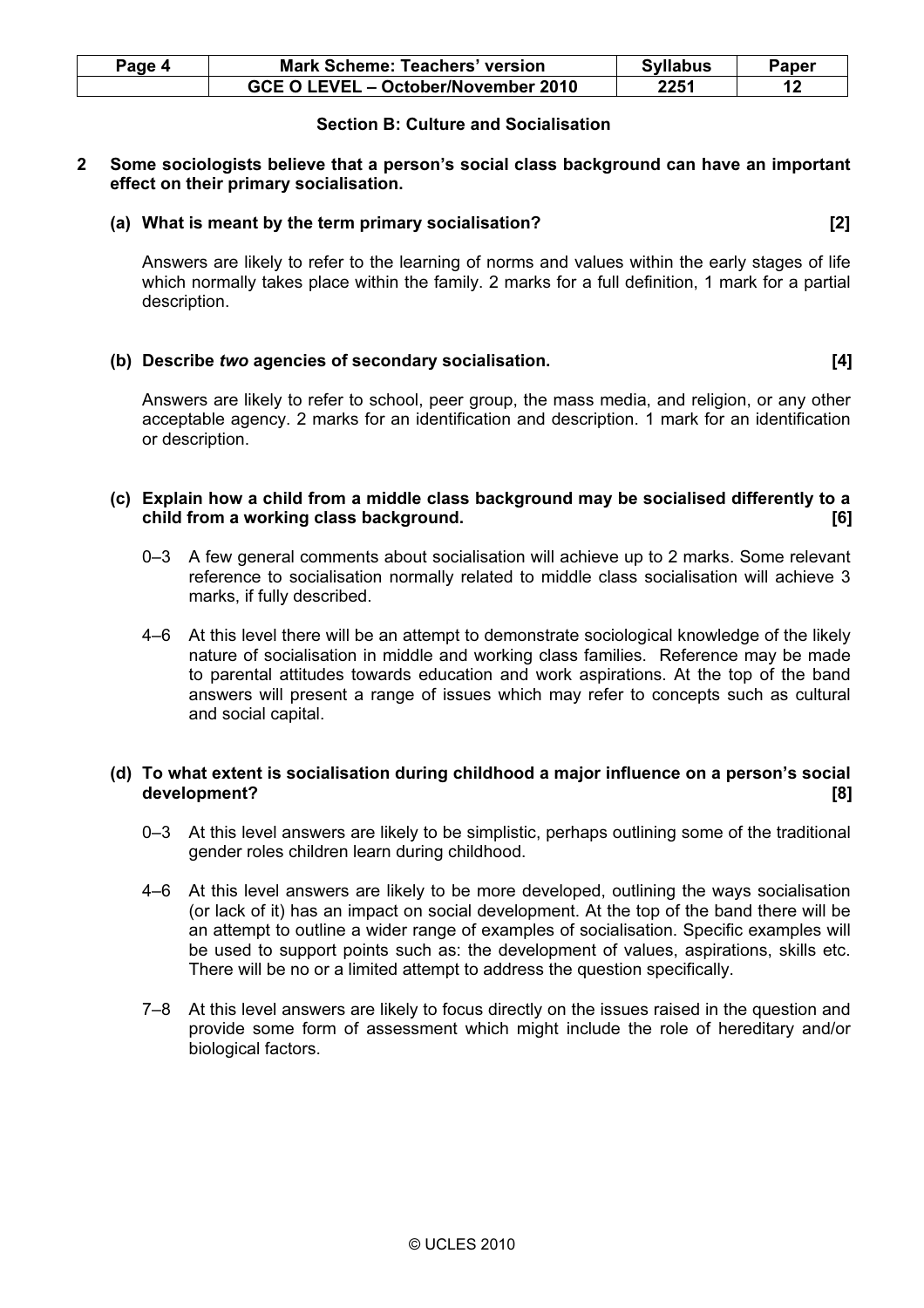| Paqe 5 | <b>Mark Scheme: Teachers' version</b> | <b>Syllabus</b> | Paper |
|--------|---------------------------------------|-----------------|-------|
|        | GCE O LEVEL - October/November 2010   | 2251            |       |

#### 3 The majority of people conform to social norms and this helps to ensure that social control is maintained.

#### (a) What is meant by the term social norms? [2]

 Answers are likely to refer to the acquisition of expected forms of behaviour that individuals develop. 2 marks for a full definition, 1 mark for a partial description.

# (b) Describe two examples of behaviour that conforms to social norms. [4]

 Answers are likely to refer to various forms of acceptable behaviour, e.g. dressing and eating in an appropriate manner, learning the codes of acceptable social interaction. 2 marks for an identification and description. 1 mark for an identification or description.

#### (c) Explain how social control is achieved among young people. [6]

- 0–3 A few general comments about social control expressed in a simplistic manner will achieve up to 2 marks. One aspect of socialisation, linked to social control, fully described can achieve 3 marks.
- 4–6 At this level there will be an attempt to demonstrate sociological knowledge. Reference is likely to be made to a range of sanctions imposed by families. At the top of the band answers will present a range of issues which will discuss the role of the family and, perhaps, education.

# (d) To what extent is formal social control more important than informal social control in modern industrial societies? [8]

- 0–3 At this level answers are likely to be simplistic, perhaps outlining some of the ways people are controlled, but answers are likely to lack range.
- 4–6 At this level answers are likely to be more developed, outlining the formal ways and informal means of control. At the top of the band there will be an attempt to outline a wider range of examples of social control, or some form of theoretical debate will be advanced, but not developed. There may be a lack of specific supporting examples. There will be no or a limited attempt to address the question specifically.
- 7–8 At this level answers are likely to focus directly on the issues raised in the question and provide some form of assessment which will include an assessment of both types of social control. There may be some form of a theoretical discussion developed to provide an assessment.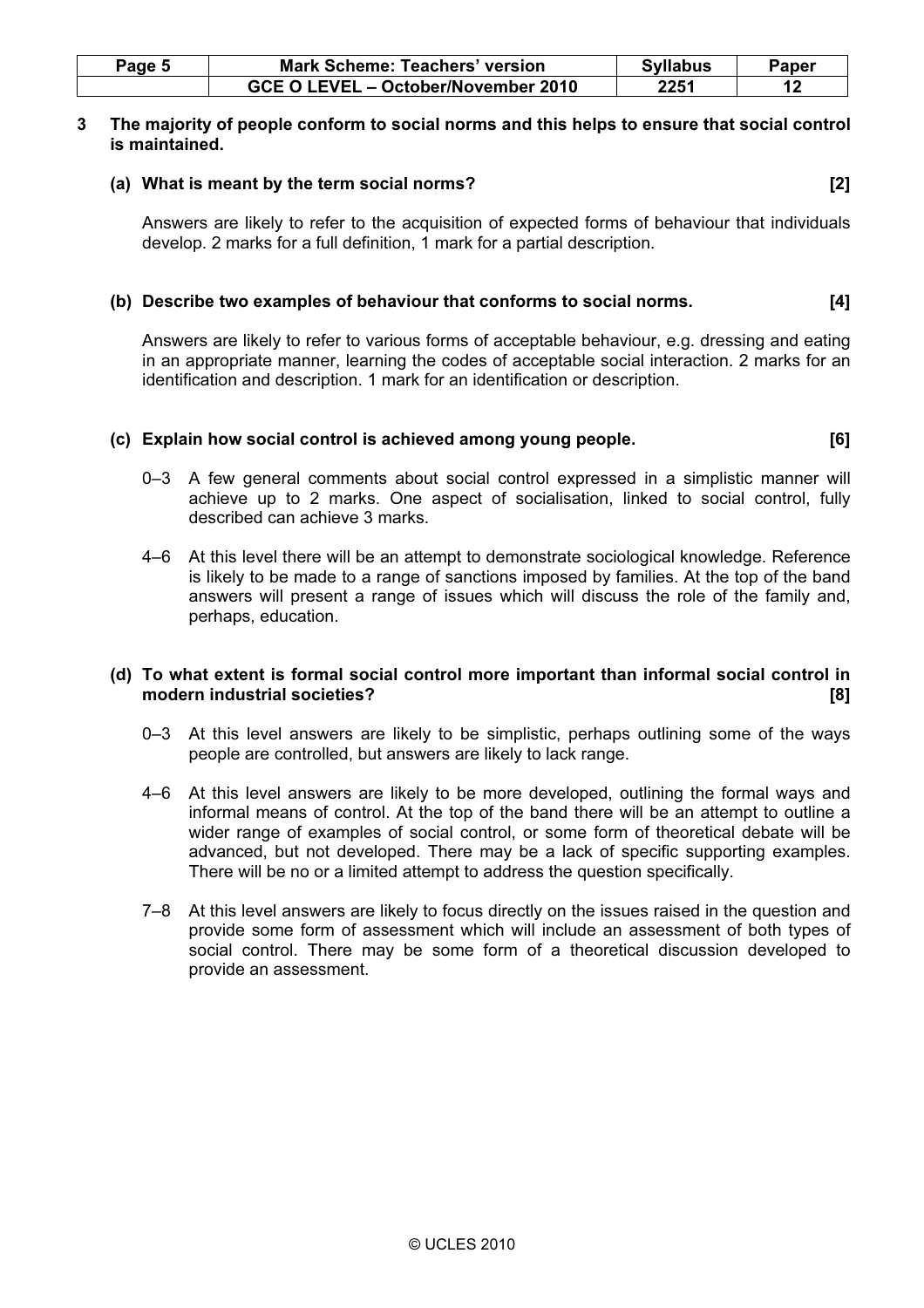| Page 6 | <b>Mark Scheme: Teachers' version</b> | <b>Syllabus</b> | Paper |
|--------|---------------------------------------|-----------------|-------|
|        | GCE O LEVEL - October/November 2010   | 2251            |       |

#### Section C: Social Stratification and Inequality

4 Ethnic minorities may be seen as different to the rest of a society and experience scapegoating for many of the social and economic problems that are experienced in modern industrial societies.

#### (a) What is meant by the term scape-goating? [2]

 Answers are likely to refer to the way individuals or groups are blamed for something that is not their fault. 2 marks for a full definition, 1 mark for a partial description.

#### (b) Describe two ways in which ethnic minorities may experience discrimination at work. [4]

Answers are likely to refer to the failure to obtain various posts, lack of promotion opportunities, the lack of equal pay. 2 marks for an identification and description. 1 mark for an identification or description.

#### (c) Explain why ethnic minorities may be seen as different to the rest of society. [6]

- 0–3 A few general comments about cultural differences expressed in a simplistic manner will achieve up to 2 marks. One aspect such as cultural differences fully described can achieve 3 marks.
- 4–6 At this level there will be an attempt to demonstrate sociological knowledge. Reference is likely to be made to issues such as: cultural and religious differences, language differences and ghettoisation. At the top of the band answers will present a range of issues which are developed.

#### (d) To what extent are some ethnic minorities less disadvantaged than others in modern industrial societies? [8]

- 0–3 At this level answers are likely to be simplistic, perhaps outlining some of the ways ethnic minorities are disadvantaged, but answers are likely to lack range.
- 4–6 At this level answers are likely to be more developed outlining a range of ways ethnic minorities may be disadvantaged in terms of education, housing, work opportunities etc. At the top of the band there will be an attempt to outline a wider range of issues. There will be no or a limited attempt to address the question by specifically mentioning the way some groups may have become more integrated into societies.
- 7–8 At this level answers are likely to focus directly on the issues raised in the question and provide some form of assessment which might include reference to the way some groups are more integrated than others. Reference is likely to be made to, for example, the improved work and educational performances of some ethnic minorities.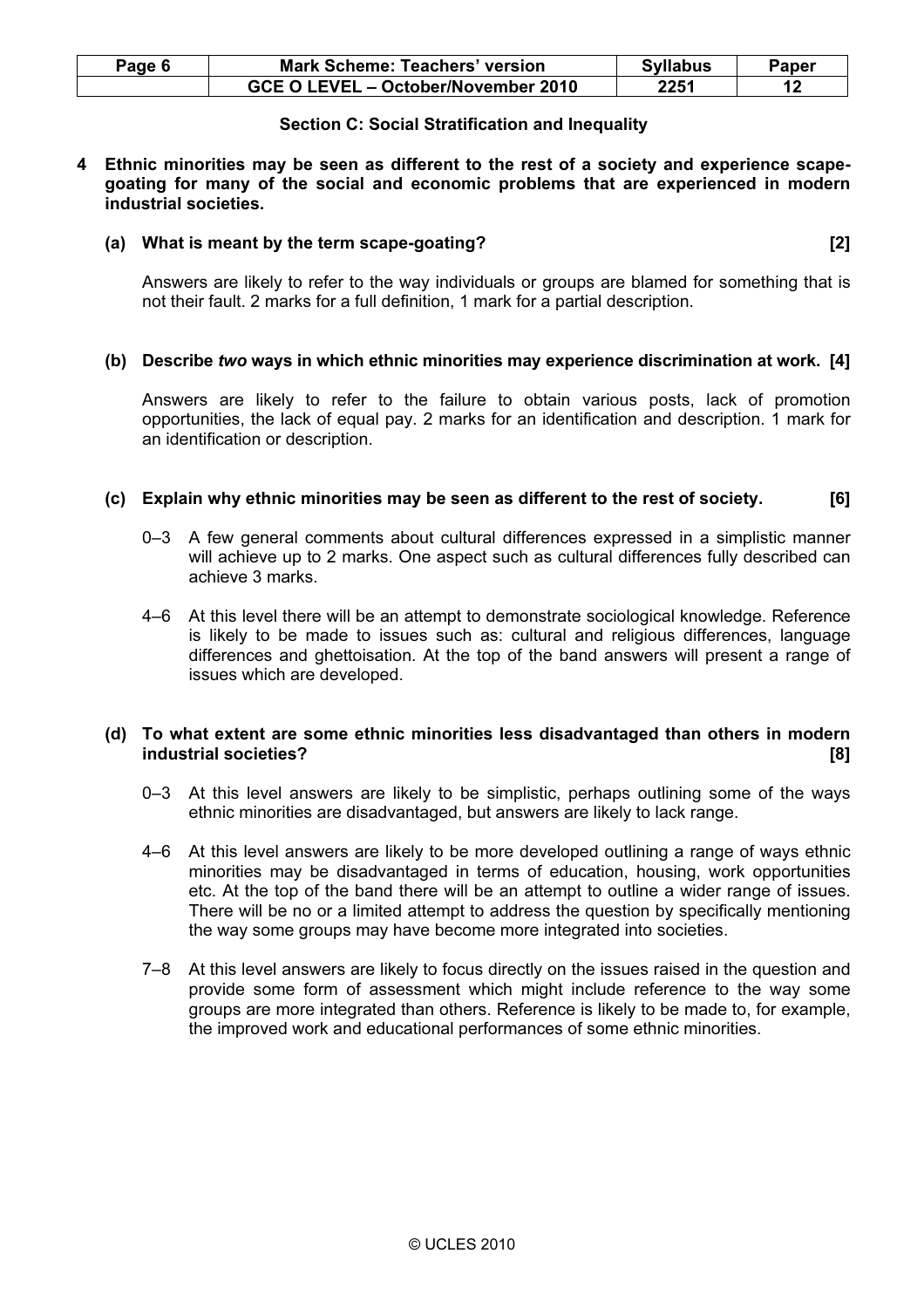| Page | <b>Mark Scheme: Teachers' version</b> | <b>Syllabus</b> | Paper |
|------|---------------------------------------|-----------------|-------|
|      | GCE O LEVEL - October/November 2010   | 2251            |       |

#### 5 In many societies there is an unequal distribution of wealth and opportunities so social mobility may be limited.

(a) What is meant by the term unequal distribution of wealth. [2]

 Answers are likely to refer to the way individuals, or groups, have very different levels of wealth. 2 marks for a full definition, 1 mark for a partial description.

#### (b) Describe two forms of wealth an individual may possess. [4]

 Answers are likely to refer to: income, rare possessions, inherited wealth, and property. Any other reasonable response. 2 marks for an identification and description. 1 mark for an identification or description.

#### (c) Explain how a person may achieve upward social mobility. [6]

- 0–3 A few general comments about one issue such as education without development will achieve up to 2 marks. One aspect such as education, marriage etc. fully described can achieve 3 marks.
- 4–6 At this level there will be an attempt to demonstrate sociological knowledge. Reference is likely to be made to issues such as: education, hard work, marriage, luck and improving opportunities. At the top of the band answers will present a range of issues which are developed.

# (d) How far does growing up in poverty affect an individual's life chances? [8]

- 0–3 At this level answers are likely to be simplistic, perhaps outlining some of the ways the poor are disadvantaged, but answers are likely to lack range.
- 4–6 At this level answers are likely to be more developed outlining a range of ways the poor may be disadvantaged in terms of education, health, housing, work opportunities etc. At the top of the band there will be an attempt to outline a wider range of issues. There will be no or a limited attempt to address the question by specifically mentioning the way social mobility has improved in many societies.
- 7–8 At this level answers are likely to focus directly on the issues raised in the question and provide some form of assessment. Reference may be made to improved educational opportunities, the growth of the middle class in many societies. At the top of the band assessment is likely to be developed and sustained.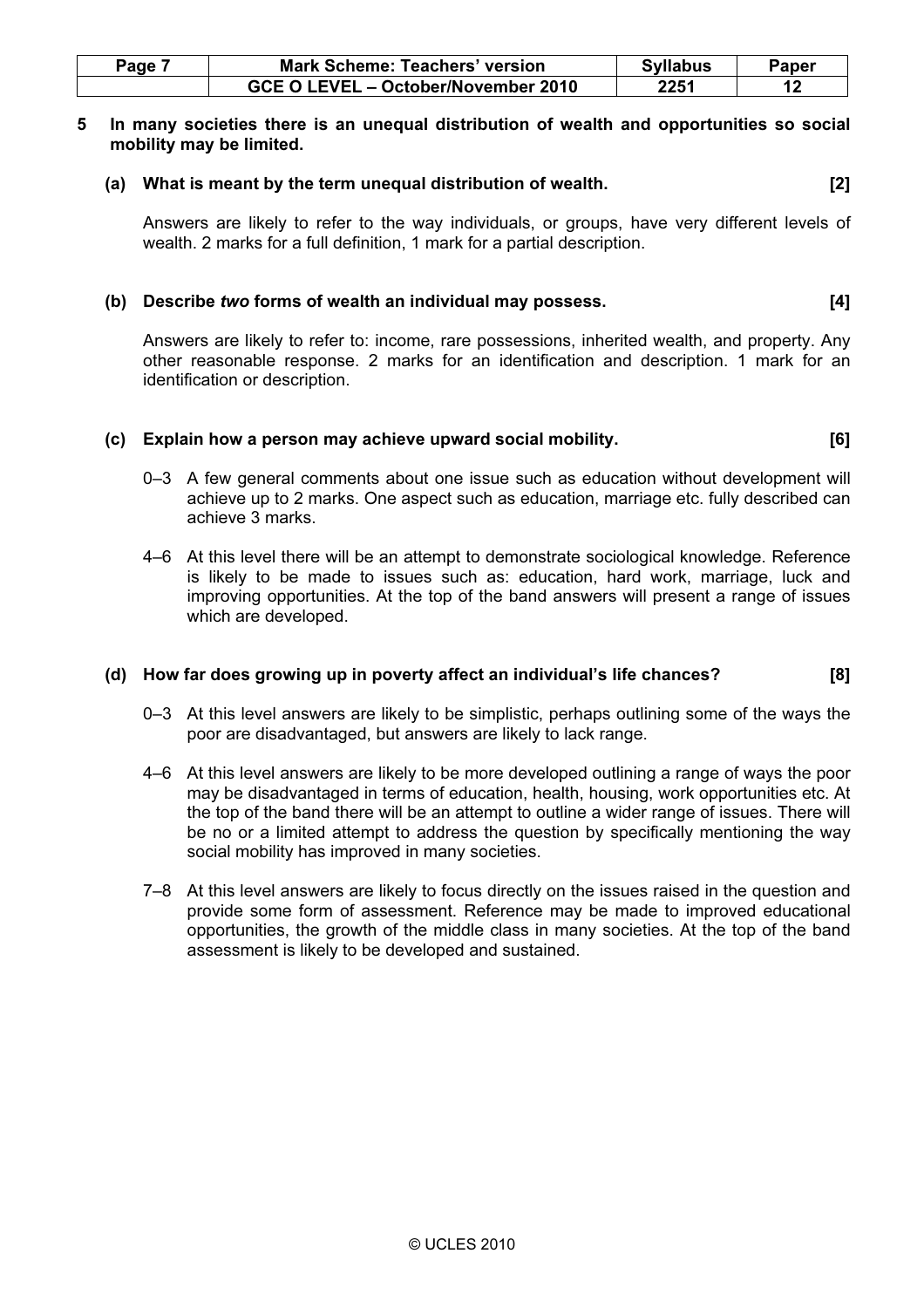| Page 8 | <b>Mark Scheme: Teachers' version</b> | <b>Syllabus</b> | Paper |
|--------|---------------------------------------|-----------------|-------|
|        | GCE O LEVEL – October/November 2010   | 2251            |       |

# Section D: Power and Authority

#### 6 Marxists believe in a democracy power is held by an elite group, but other sociologists claim that the government must govern on behalf of all people.

#### (a) What is meant by the term elite group? [2]

 Answers are likely to refer to a small powerful group of influential people such as: senior politicians, business people, aristocracy, who all have political and economic power. 2 marks for a full definition, 1 mark for a partial description.

#### (b) Describe two social groups who are likely to be part of the elite. [4]

Answers are likely to make reference to: senior politicians, heads of business, religious leaders, members of the aristocracy, and the heads of the armed services. 2 marks for an identification and description. 1 mark for an identification or description.

#### (c) Explain how governments attempt to maintain their popularity between elections. [6]

- 0–3 At this level answers are likely to be simplistic, perhaps outlining some of the ways governments try to maintain popularity, but answers are likely to lack range and depth.
- 4–6 At this level answers are likely to be more developed, outlining a range of ways the governments try to remain popular. Issues are likely to focus on: the introduction of new policies, extra support in key marginal areas, re-launch of new policies initiatives, the introduction of new members to the government to refresh its image. At the top of the band there will be an attempt to outline a wider range of issues.

#### (d) How far do governments attempt to represent, and govern on behalf of all sections of society? [8]

- 0–3 At this level answers are likely to be simplistic, perhaps outlining some of the ways governments set their priorities, but answers are likely to lack range.
- 4–6 At this level answers are likely to be more developed, outlining a range of ways the governments try to govern in the interests of all. Issues are likely to focus on: the provision of welfare services for poorer members of society, the understanding that governments attempt to retain the support of the electorate. At the top of the band there will be an attempt to outline a wider range of issues. There will be no or a limited attempt to provide an assessment.
- 7–8 At this level answers are likely to focus directly on the issues raised in the question and provide some form of assessment which may refer to Marxist ideas that governments continue to maintain the interests of the powerful. At the top of the band assessment is likely to be developed and supported with examples.